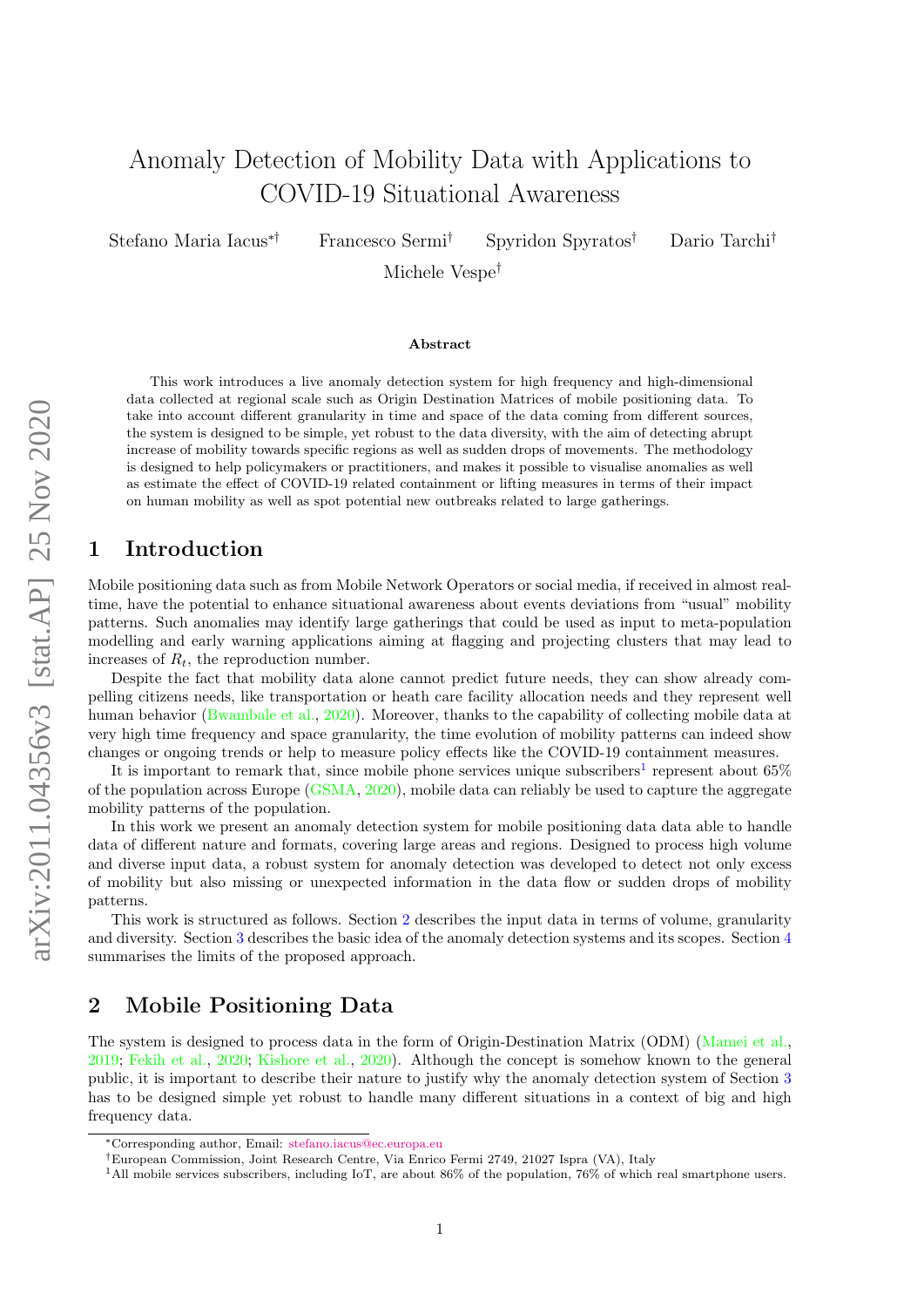Each cell  $[i - j]$  of the ODM shows the overall number of 'movements' (also referred to as 'trips' or 'visits') that have been recorded from the origin geographical reference area  $i$  to the destination geographical reference area j over the reference period.

To avoid any ex-post re-identification of individuals, before getting into an ODM, the data have to undergo several additional procedures such as deletion of any personal data, removal of singularities, thresholding, application of differential privacy (noise and distortions) methods and so forth. In fact, ODM are usually shared in fully anonymised and aggregated form so that the risk of re-identification of individuals is virtually impossible.

In general, an ODM (see also Figure [1\)](#page-3-0) contains the following minimal information: a timestamp for the *start* and end of the events considered, the areas of *origin* and *destination* and the *counts* (movements, trips, etc).

In order to identify a movement between an origin area and a destination, it is necessary to define the dwelling (or stop) time. This dwelling time may vary from a few minutes to a few hours. A movement is recorded in the ODM only when the user stops for at least a duration equal to the dwelling time in the destination area having previously stopped for at least the same time in the origin area. An alternative way of defining a movement is to split the day in a number of time windows (normally 6- or 8-hour long) and to count the users that move from one geographical area to another between time windows; in this case, a user's origin and destination areas are defined as those where the user spent most of the time in that time window. Also the definition of geographical area can be very different from one case to another: it can be an administrative area or a regular spatial grid. The construction of the ODM therefore depends on a number of tuning parameters. Depending on the choice of these tuning parameters, an ODM will be able to capture some types of movements but not others. For instance, an ODM may capture movements that extend for a long period of time but not shorter movements and vice-versa.

Despite the diversity of the ODMs that can be handled, the ODM for a given source (social media or Mobile Network Operators) is consistent over time and relative changes are possible to be estimated. Some applications of these data to different contexts than the one presented here can be found in [Santamaria](#page-5-2) [et al.](#page-5-2) [\(2020\)](#page-5-2); [Iacus et al.](#page-4-4) [\(2020a,](#page-4-4)[b\)](#page-4-5).

#### <span id="page-1-0"></span>3 A simple approach to anomaly detection

Detection of anomalies has a long history in statistics and quality control theory. In the context of change point analysis for the location parameter one can see, e.g., [Bai](#page-4-6)  $(1997)$  and Csörg $\ddot{o}$  and Horváth [\(1997\)](#page-4-7) for i.i.d. settings and [Bai](#page-4-8) [\(1994\)](#page-4-8) for classical time series analysis, and in the context of the scale parameter for several classes of processes, e.g., [Inclan and Tiao](#page-4-9) [\(1994\)](#page-4-9) and [Iacus and Yoshida](#page-4-10) [\(2012\)](#page-4-10). These methods assume special data generation models and work with low dimensional and low frequency data mostly. In our case, we seek for robustness to data specification, computational efficiency and operational sustainability, therefore several decisions have been made to simplify the approach.

On one side, the anomaly detection system has:

- to detect areas characterised by large increases of mobility that could be connected to gathering events;
- to systematically provide data-driven knowledge of such events that can be input to real epidemiological early warning systems.

on the other hand the system has:

- to detect sudden drops of data in input not only excesses as a system to detect data quality issues;
- to be computationally efficient given the dimensionality of the data in terms of frequency, spatial granularity and number of countries analysed;
- operationally feasible, i.e., produce almost real time and interpretable analysis;
- be robust with respect to high diversity of the input ODMs;
- be completely data driven in the sense that it should adapt itself to the time frame and granularity of the data.

To what extend the problem that the proposed system for anomaly detection has to address is related to handling high-dimensional data? As said, the ODM are generated by different sources with different time frequency and space granularity: the ODM can be as large as  $10000 \times 10000$  entries time the 24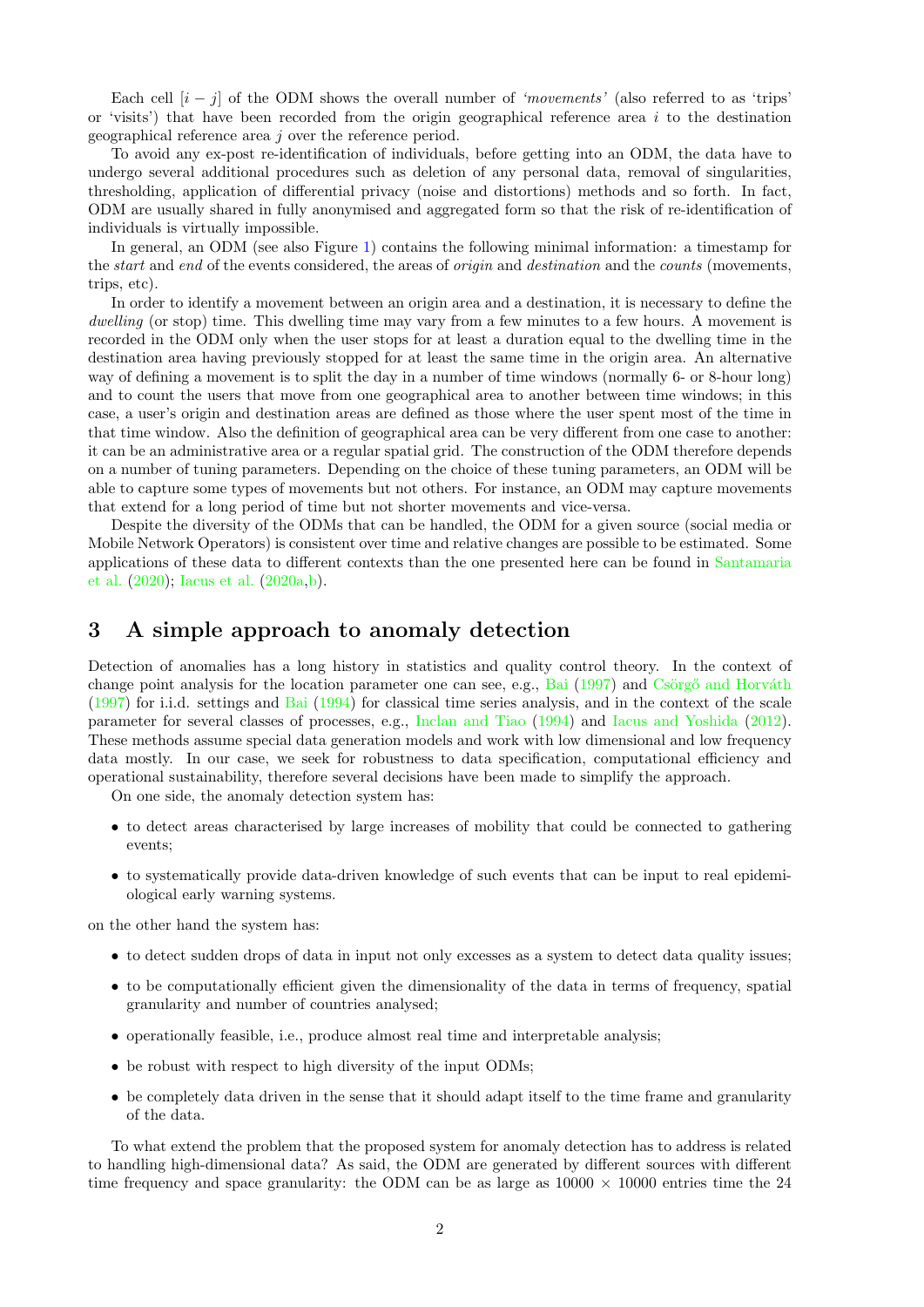hourly sampling at country level. The system should be able to capture anomalies of two types: the excess of volume and the sudden drop of volume as well as unexpected filling of some elements of the sparse ODM matrix at hand. It has to consider a non symmetric approach, as sudden drops may well be related to error in input data, while and unexpected excesses are structurally different and linked to large gatherings potentially critical in terms of Sars-Cov-2 spread. Being counts, the zero is a natural lower bound for low volumes times series, while the upper bound should be determined through standard statistical ideas. We used a simple approach that takes into account both privacy thresholds (we not consider cells whose moving average is below the threshold  $th$  (20 in our application), natural variability and moving average. As it is well known that there exists both intra-daily, intra-weekly and seasonal patterns we apply short period moving average from the given date, time frame and space granularity. Let i be the origin, j the destination, s the start time and  $e$  the end time of the sampling of the ODM for the date d. We denote each cell of the ODM matrix by

$$
ODM_{s,e}^d(i,j)
$$

where i and j spans the set of unique origin and destination labels C, d is a calendar date and s, e are in the format  $HH : MM : SS$ . If we want to consider the total inbound flow to a cell j, we use the notation

$$
ODM_{s,e}^d(\cdot, j) = \sum_{i \in \mathcal{C}} ODM_{s,e}^d(i, j)
$$

and we denote by

$$
ODM_{s,e}^d(i, \cdot) = \sum_{j \in C} ODM_{s,e}^d(i, j)
$$

the outbound movements from cell i. As there are situations in which the local movements are not interesting or such that the diagonal entries of the ODM matrix do not represent movements but people who stay in the same cell, we also consider the same quantities without the diagonals, i.e.,

$$
\overline{ODM}_{s,e}^d(\cdot,j) = \sum_{i \in \mathcal{C}, i \neq j} ODM_{s,e}^d(i,j)
$$

and we denote by

$$
\overline{ODM}_{s,e}^d(i, \cdot) = \sum_{j \in C, j \neq i} ODM_{s,e}^d(i,j).
$$

The moving average is take over the previous p periods  $(p = 4$  in our aplication), i.e.,

$$
MA_{s,e}^{d}(i,j) = \frac{1}{p} \sum_{t=1}^{p} ODM_{s,e}^{d-t}(i,j)
$$

and the rolling standard deviation is calculated similarly

$$
SD_{s,e}^{d}(i,j) = \sqrt{\frac{1}{p} \sum_{t=1}^{p} (ODM_{s,e}^{d-t}(i,j))^{2} - (MA_{s,e}^{d}(i,j))^{2}}
$$

In the event that for one or more past dates the data are not available, the MA and SD are calculated on the available data. If all past  $p$  data are missing, no signal will be estimated and the date  $d$  is marked as a "missing data" type. But historical variability in not enough as each ODM matrix, for different technical reasons at the MNOs level, may have a daily volume which is overall different from that of previous dates. This happens rarely but should be taken into account to avoid instrumentally false positives. Therefore, to take into account the overall variability, we select a first threshold  $t$  corresponding to the 75% quantile of the distribution of elements of the matrix  $ODM_{s,e}^d$  such that  $ODM_{s,e}^d(i,j) \geq th$ . The upper bound is then set to

$$
U_{s,e}^d = \max(MA_{s,e}^d + t, MA_{s,e}^d + 3SD_{s,e}^d),
$$

and the lower bound to

$$
L_{s,e}^d = \min(MA_{s,e}^d - t, MA_{s,e}^d - 3SD_{s,e}^d, 0).
$$

So this is a simple 3-sigma approach combined with a robust evaluation of daily variability. More sophisticated time series approach or stochastic modelling (like inhomogeneous periodical Poisson process modelling) could have been used in spite of parametric tuning and estimation as well as computational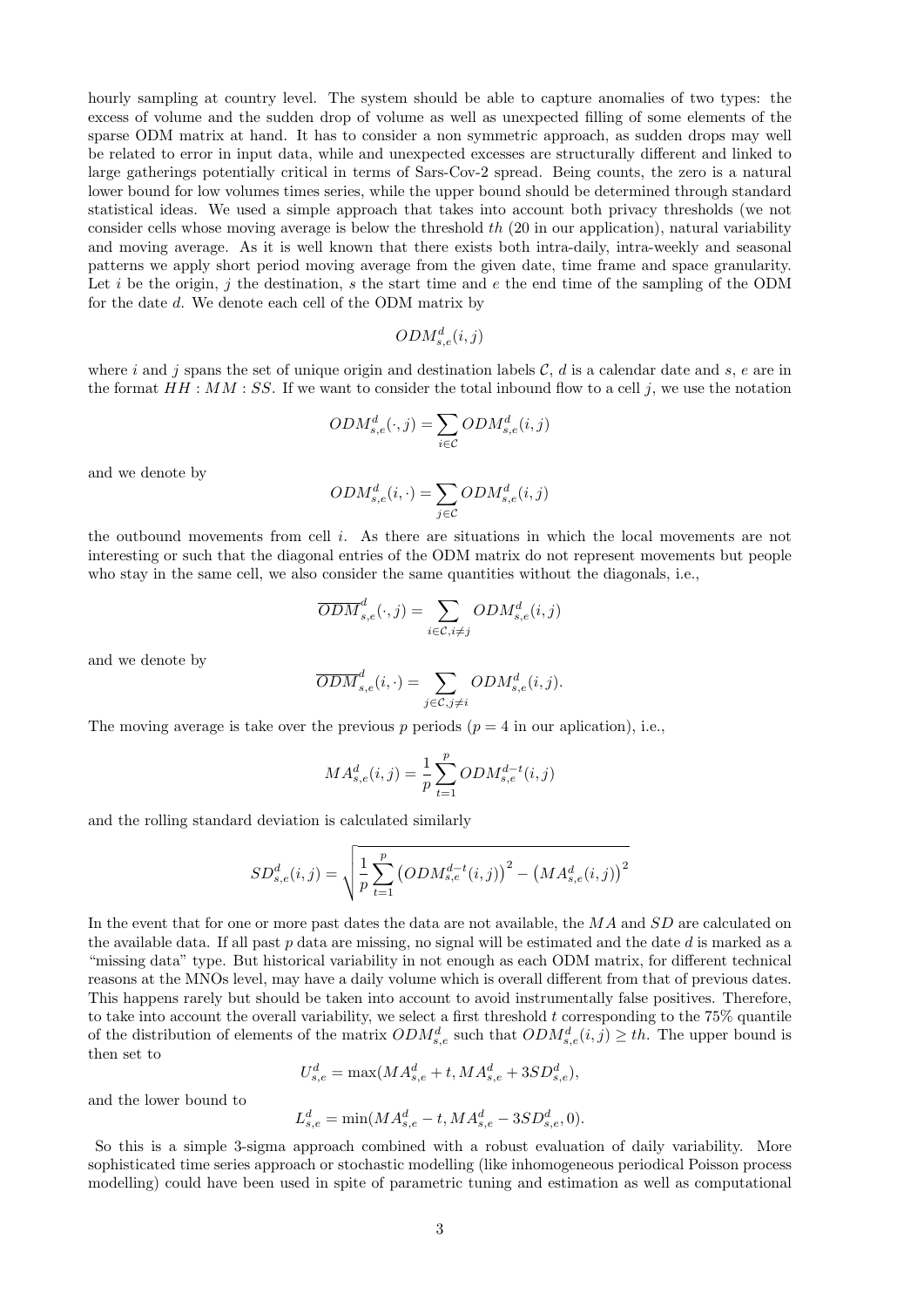

<span id="page-3-0"></span>Figure 1: The simplified logic behind the anomaly detection strategy: a sudden drop of the volume of the cell may identify an anomaly, while one within the natural variability of the data not.

time. Indeed, the present approach has been chosen also because of the need of the speed of calculation. All the formulas above have been implemented in R [\(R Core Team,](#page-5-3) [2020\)](#page-5-3) via sparse matrix linear algebra and, whenever possible, calculation on the data base have been used to reduce the data transfer bottleneck. The present approach can handle, for a single date, in less than an hour the analysis of several sources, providing data for up to 20 countries, at daily and, possibly, hourly frequencies. For example, for a single source, we have an ODM matrix of about  $10000 \times 10000$  cells  $\times$  and 25 time frames. The analysis is performed also on the 10000 rows  $(\overline{ODM}_{s,e}^d(\cdot,j))$  and 10000 columns separately  $(\overline{ODM}_{s,e}^d(i,\cdot)),$ considering the past 4 weeks as well (for the moving average calculation), i.e., the calculation of the anomalies is done on the non-null<sup>[2](#page-3-1)</sup>  $(10000 \times 10000 + 2 \times 1000) = 100,020,000$  times series taking into account the 25 time frames for 5 dates (the present and the past  $p$  dates). The signals are then marked as "lower" and "upper" signals and their intensity is evaluated in terms of relative increment with respect to the moving average. Let us denote this increment by

$$
INC_{s,e}^{d}(i,j) = \left(\frac{ODM_{s,e}^{d}(i,j)}{MA_{s,e}^{d}} - 1\right) \cdot 100\%
$$

then, the level of the signal is classified as

- level $0 = \text{no signal}$ , i.e.  $L_{s,e}^d(i,j) \leq DM_{s,e}^d(i,j) \leq U_{s,e}^d(i,j)$ ,
- level1 if  $INC_{s,e}^d(i,j) < 50\%,$
- level2 if  $50\% \leq INC_{s,e}^d(i,j) < 100\%,$
- level3 if  $INC_{s,e}^d(i, j) \ge 100\%.$

for both lower  $(DM_{s,e}^d(i,j) < L_{s,e}^d(i,j))$  and upper  $(DM_{s,e}^d(i,j) > U_{s,e}^d(i,j))$  signals as well as for the inbound and outbound timeseries  $\overline{ODM}_{s,e}^d(.,j)$  and  $\overline{ODM}_{s,e}^d(i,.)$ . This type of filtering is helpful for the visual inspection of the thousands of signals appearing on a daily analysis.

A possible extensions of this approach could consider also the spatial information contained in the data as in this approach the entries of the cells are considered independently (the only way they area considered together is using the overall quantile of the matrix). This type of approach will be computationally quite hard to solve and requires additional *ad hoc* hypotheses according to the data source, country and granularity, which we prefer not to use at this stage.

<span id="page-3-1"></span><sup>2</sup>Although many of the cells of the ODM matrix are empty being a sparse matrix, in a single day several thousands of them are not null and therefore should be considered in the analysis.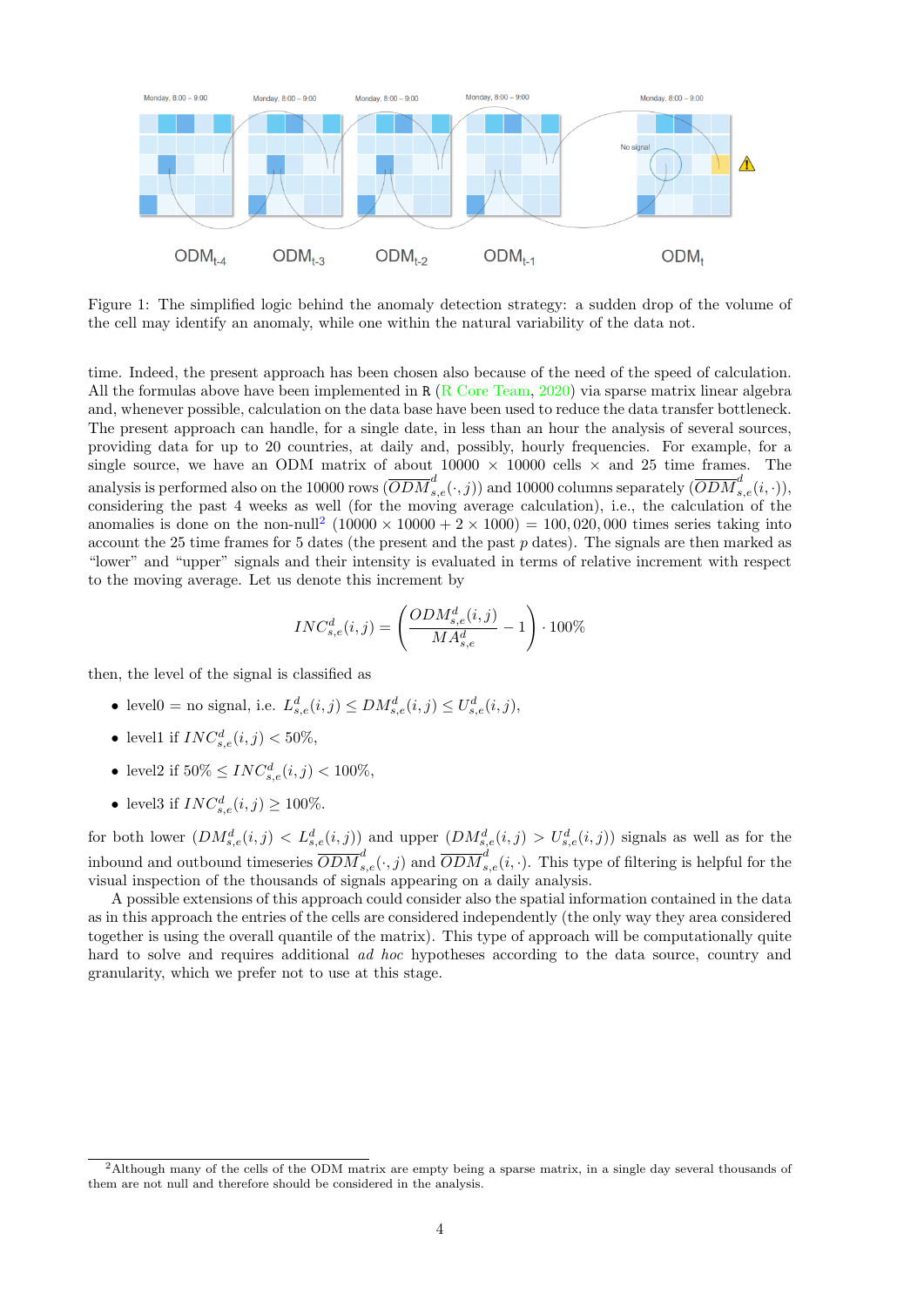# <span id="page-4-2"></span>4 Conclusions and limits of this approach

As said, this simple and direct approach to the anomaly detection does not consider the spatial information contained in the data. This can be a nice addition in future developments of the system. Indeed, parametric and non-parametric geo-statistical models can also be considered at the cost of putting assumptions on the data (by country and provider) and demanding for more computational time. The dimensionality of the problem is so high that, even using some restrictions like local dependency structure, it will become quite unfeasible to obtain model estimates in practical times though.

The system has been designed to alert on mobility anomalies for early warning capacity in case of COVID-19 outbreaks. Since these anomalies can be generally attributed to large gatherings and unusual mobility patterns in a broader sense, the system is a precious tool to understand the potential spread of the virus in case of outbreaks. At the same time, the system can allow authorities to monitor the implementation of mobility restrictions.

The system is not designed to be a tracking system as it is totally agnostic to reality. It is also worth to mention that the system has not be designed to produce a real COVID-19 early warning system but only to spot anomalies in the data in the terms explained in Section [3.](#page-1-0) This means that there is no direct link in this application between, e.g., the large gatherings spotted and the reproduction rate  $R_t$  of the COVID-19 pandemic. Our data could only serve as an input to further epidemiological models or to policy makers to asses the effectiveness of the containment measures.

Despite its limitations, the systems seems to be able to capture what it is supposed to capture and can accommodate different sources of ODM data without any stringent assumptions rather than the confidentiality threshold  $th = 20$ , the length of the moving average  $p = 4$  and the quantile level 75%. These are the only three tuning parameters of the anomaly detection system and can be changed by the researcher.

# Competing and/or conflict of interests

None

### References

- <span id="page-4-8"></span>Bai, J. (1994). Least squares estimation of a shift in linear processes. Journal of Times Series Analysis 15, 453–472.
- <span id="page-4-6"></span>Bai, J. (1997). Estimation of a change point in multiple regression models. The Review of Economics and Statistics 79, 551–563.
- <span id="page-4-0"></span>Bwambale, A., C. Choudhury, S. Hess, and M. S. Iqbal (2020). Getting the best of both worlds: a framework for combining disaggregate travel survey data and aggregate mobile phone data for trip generation modelling. Transportation.

<span id="page-4-7"></span>Csörgő, M. and L. Horváth (1997). Limit Theorems in Change-point Analysis. New York: Wiley.

- <span id="page-4-3"></span>Fekih, M., T. Bellemans, Z. Smoreda, P. Bonnel, A. Furno, and S. Galland (2020). A data-driven approach for origin–destination matrix construction from cellular network signalling data: a case study of lyon region (france). Transportation. <https://doi.org/10.1007/s11116-020-10108-w>.
- <span id="page-4-1"></span>GSMA (2020). The mobile economy 2020 report. Available at <https://www.gsma.com/mobileeconomy/>.
- <span id="page-4-4"></span>Iacus, S. M., C. Santamaria, F. Sermi, S. Spyratos, D. Tarchi, and M. Vespe (2020a, Sep). Human mobility and covid-19 initial dynamics. Nonlinear Dynamics.
- <span id="page-4-5"></span>Iacus, S. M., C. Santamaria, F. Sermi, S. Spyratos, D. Tarchi, and M. Vespe (2020b). Mapping mobility functional areas (MFA) using mobile positioning data to inform covid-19 policies, JRC121299.
- <span id="page-4-10"></span>Iacus, S. M. and N. Yoshida (2012). Estimation for the change point of the volatility in a stochastic differential equation. Stochastic Processes and Their Applications 122, 1068–1092.
- <span id="page-4-9"></span>Inclan, C. and G. Tiao (1994). Use of cumulative sums of squares for retrospective detection of change of variance. Journal of the American Statistical Association 89, 913–923.